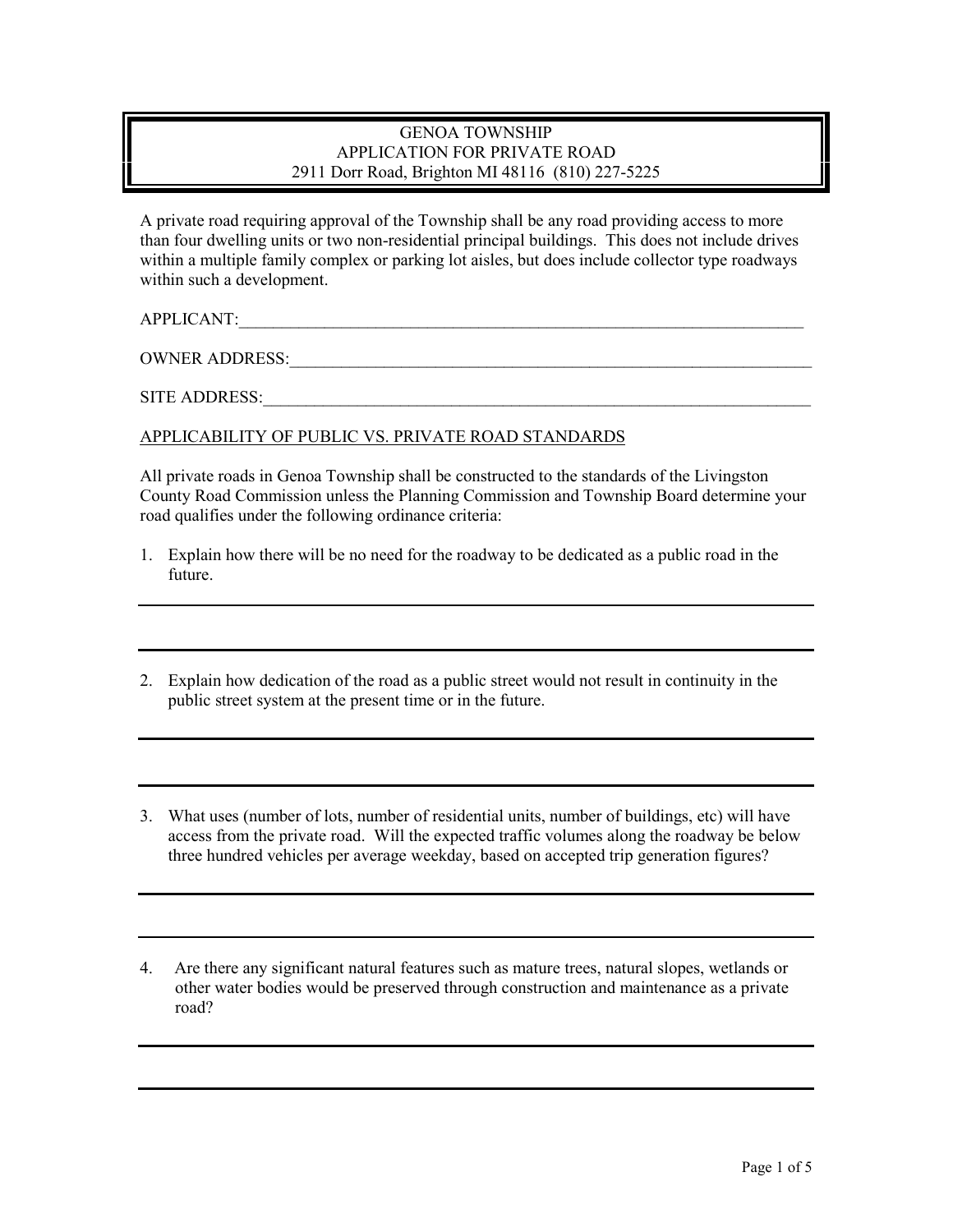5. What financial and administrative mechanisms will be provided to ensure maintenance of the private road?

## **AFFIDAVIT**

The undersigned says that they are the \_\_\_\_\_\_\_\_\_\_\_\_\_\_\_\_\_\_\_\_\_\_\_(owner, lessee, or other specified interest) involved in this petition and that the foregoing answers and statements herein contained and the information herewith submitted are in all respects true and correct to the best of his/her knowledge and belief.

| By:               |        |
|-------------------|--------|
| Λ<br>.<br>August. | Phone: |

| <b>Contact Information</b> - Review Letters and Correspondence shall be forwarded to the following: |                             |               |  |  |  |  |
|-----------------------------------------------------------------------------------------------------|-----------------------------|---------------|--|--|--|--|
| Name                                                                                                | <b>Business Affiliation</b> | at<br>Fax No. |  |  |  |  |

. .

. .

п.

. .

. .

**.** 

. .

**1 D** 

. .

| <b>FEE EXCEEDANCE AGREEMENT</b>                                                                                                                                                                                                                                                                                                                                                                                                                                                                              |  |  |  |  |
|--------------------------------------------------------------------------------------------------------------------------------------------------------------------------------------------------------------------------------------------------------------------------------------------------------------------------------------------------------------------------------------------------------------------------------------------------------------------------------------------------------------|--|--|--|--|
| As stated on the site plan review fee schedule, all site plans are allocated two (2) consultant reviews and one (1) Planning Commission<br>meeting. If additional reviews or meetings are necessary, the applicant will be required to pay the actual incurred costs for the additional<br>reviews. If applicable, additional review fee payment will be required concurrent with submittal to the Township Board. By signing<br>below, applicant indicates agreement and full understanding of this policy. |  |  |  |  |
|                                                                                                                                                                                                                                                                                                                                                                                                                                                                                                              |  |  |  |  |
| PROJECT LOCATON & DESCRIPTION:                                                                                                                                                                                                                                                                                                                                                                                                                                                                               |  |  |  |  |
|                                                                                                                                                                                                                                                                                                                                                                                                                                                                                                              |  |  |  |  |
| SIGNATURE: New York Contract Contract Contract Contract Contract Contract Contract Contract Contract Contract Contract Contract Contract Contract Contract Contract Contract Contract Contract Contract Contract Contract Cont<br>DATE:                                                                                                                                                                                                                                                                      |  |  |  |  |
| PHONE:                                                                                                                                                                                                                                                                                                                                                                                                                                                                                                       |  |  |  |  |
| COMPANY NAME & ADDRESS: Universe of the Second Second Second Second Second Second Second Second Second Second Second Second Second Second Second Second Second Second Second Second Second Second Second Second Second Second                                                                                                                                                                                                                                                                                |  |  |  |  |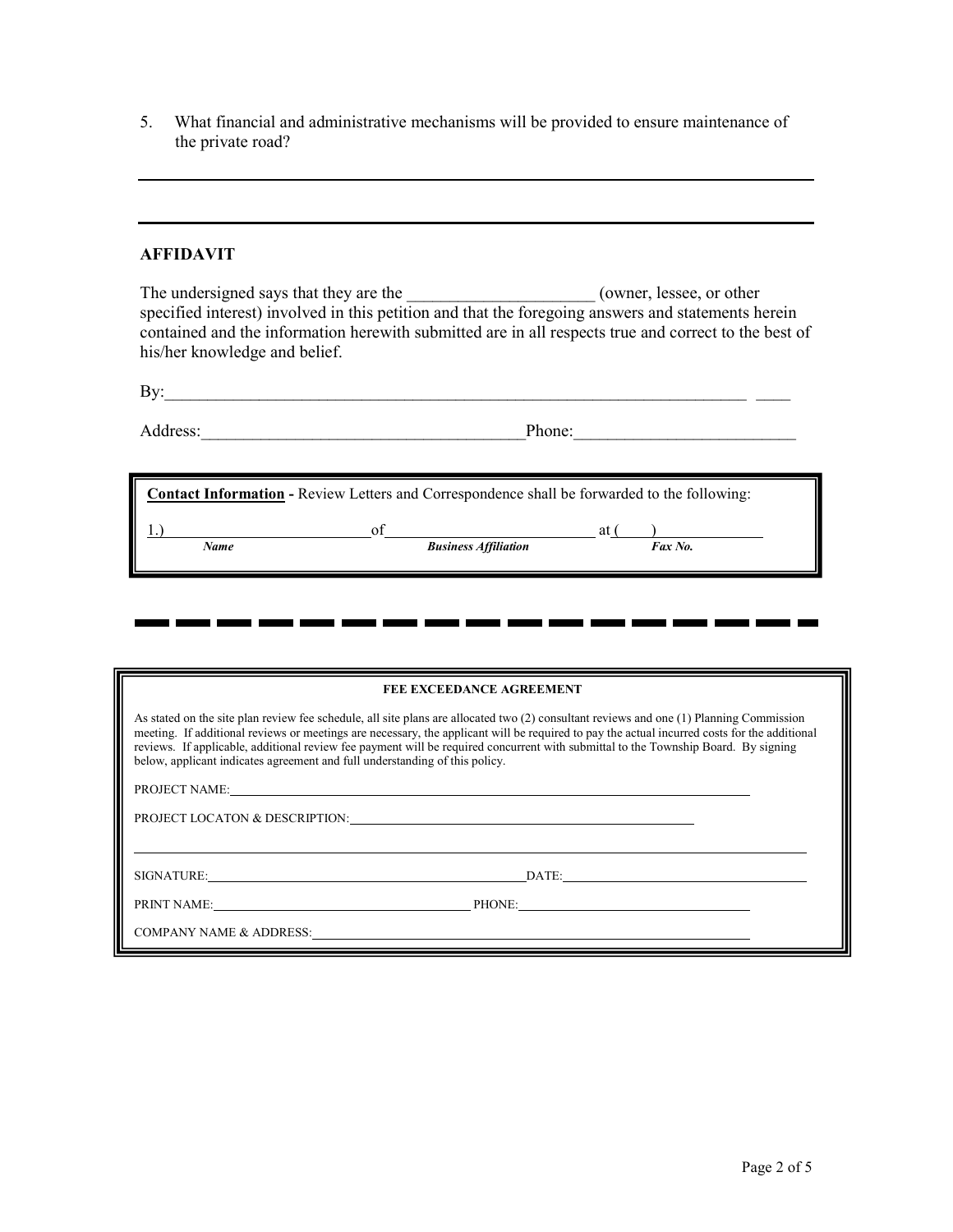## **INSTRUCTIONS**

**One copy of this application and four (4) copies and PDF of plans (described below) must be submitted to the Genoa Township Hall located at 2911 Dorr Road. Consultant comments will be returned to the applicant approximately two weeks after submittal. 4 copies, two (2) 11 X 17 copies and PDF of the revised plans and other supporting information are due one week after receipt of consultant comments.** 

**Private Road Application:** Copies of the following shall be submitted to the Township, either separately or in conjunction with a site plan according to Article 18:

- **(a)** Parcel number and name of owner for all properties having legal interest in the private road.
- **(b)** Plans designed by a registered engineer showing location, dimension and design of the private road. The plan shall identify existing and proposed elevation contours within all areas to be disturbed or altered by construction of the private road.
- **(c)** Location of all public or private utilities located within the private road right-of-way or easement, or within twenty (20) feet including, but not limited to: water, sewer, telephone, gas, electricity, and television cable.
- **(d)** Location of any lakes, streams, drainageways, MDNR regulated wetlands, or trees with a caliper of eight (8) inches or greater, within 100 feet of the proposed private road rightof-way or easement;

**Private Road Design Standards:** Private roads which the Township has determined do not need to comply with all of the standards of the Livingston County Road Commission as noted above shall be constructed to the following standards:

- **(a) Compliance with AASHTO standards:** Except as otherwise provided in this Section, private road design plans shall meet the design criteria outlined in the most recent edition of the American Association of State Highway and Transportation Officials (AASHTO) Manual "A Policy on Geometric Design for Highways and Streets."
- **(b) Access easement width:** The site plan shall provide an easement or easements sixty-six (66) feet in width. The Planning Commission may reduce the required width to not less than fifty (50) feet when all of the following criteria are met:
	- (1) the width is determined to be adequate for the necessary pavement and utilities;
	- (2) adequate clear sight distance can be maintained;
	- (3) there is no desire or reasonable expectation that the road, as shown could become a public street or potentially extended in the future;
	- (4) is not expected to accommodate over three hundred (300) vehicle trips per average weekday based on accepted traffic generation figures.
	- (5) if, in addition to the above, the easement will only provide access to a maximum of four (4) single family lots or dwelling units, the width may be reduced to forty (40) feet.
- **(c) Road design:** All private roads shall meet the public street base, pavement width, surface, slope and drainage system standards of the Livingston County Road Commission, except as provided herein. The pavement material, width and curbing requirement shall be based upon the density of the proposed development as follows: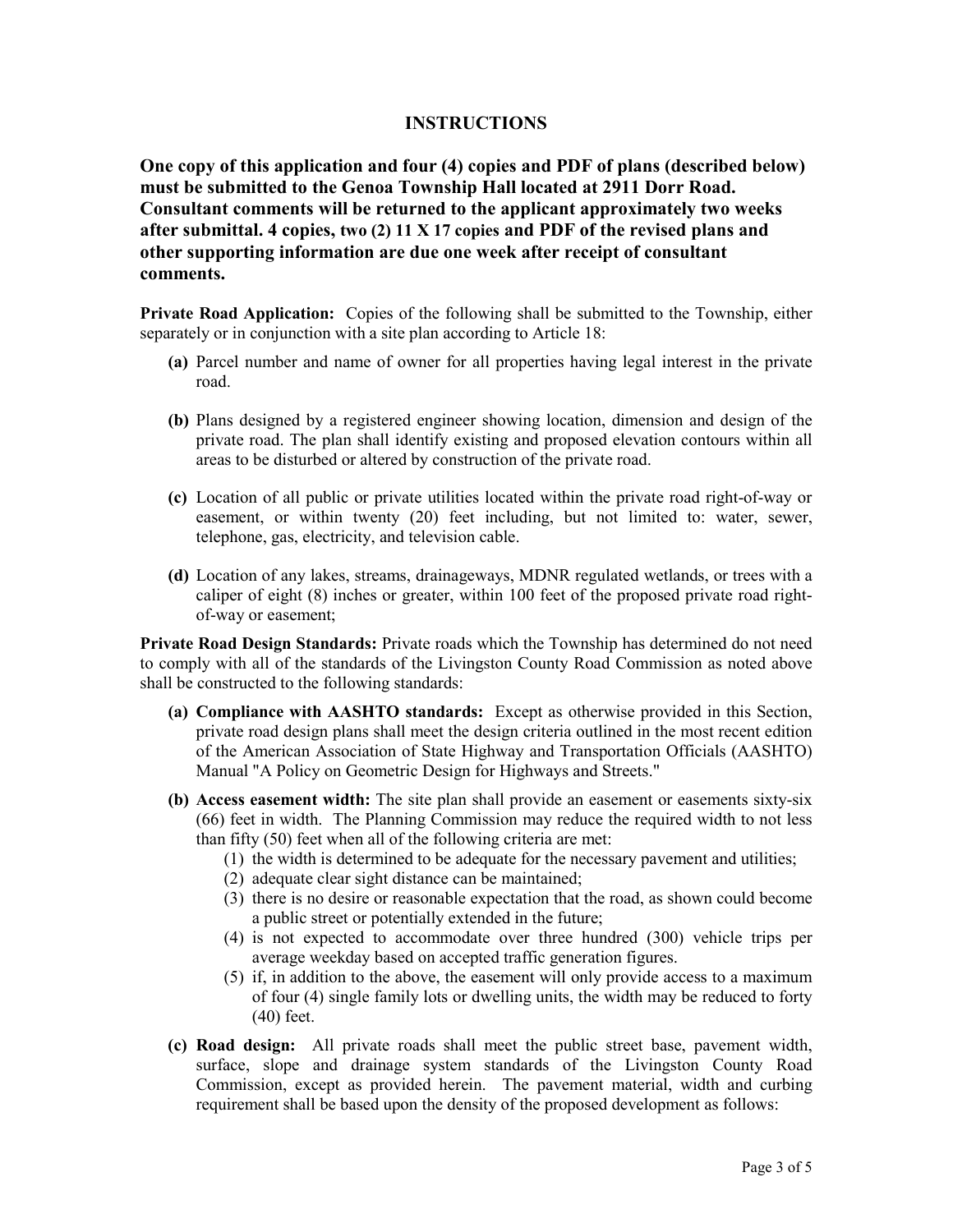|                                     | Roadway        | Min. road        |                                                     |                     |
|-------------------------------------|----------------|------------------|-----------------------------------------------------|---------------------|
| Lot size                            | function $(1)$ | width $(2)$      | Pavement type (3)                                   | Curb and gutter (4) |
| Five acres or more                  | Local          | $22$ ft.         | May be gravel                                       | Not required        |
| Two acres or more                   | Local          | $22$ ft.         | Paved; may be gravel if<br>serving 18 or fewer lots | Not required        |
| One acre or more                    | Local          | $22$ ft.         | Paved                                               | Not required        |
| 18,000 square feet or more          | Local          | $26 \text{ ft.}$ | Paved                                               | Required            |
|                                     | Collector      | $30$ ft.         | Paved                                               | Required            |
| Less than 18,000 square feet        | Local          | $28$ ft.         | Payed                                               | Required            |
| per lot or multiple family          | Collector      | $30$ ft.         | Paved                                               | Required            |
| Commercial, office or<br>industrial | n.a.           | $30$ ft.         | Payed                                               | Required            |

(1) A collector road shall be required for any development containing 80 or more dwelling units, which shall serve as the principal access road for the development. Other local roads that access the collector road shall be permitted at the narrower local road width.

(2) The width of the road required in the above table shall be measured from back to back of curb for roads with curbing and shall be measured as the pavement width for roads that do not have curbing.

(3) The design of private roads shall be reviewed by the Township Engineer for conformance with Township engineering standards. Where pavement is required, the road shall be paved with asphalt or concrete meeting the material thickness and base requirements of the Livingston County Road Commission. Where a gravel road is permitted, it shall be constructed of eight (8) inches of compacted MDOT 22AA gravel.

(4) Where the road is required to have curb and gutter, it shall be concrete and meet Township engineering standards. Where curb and gutter is not required, a minimum of five (5) foot wide gravel shoulder shall be provided on both sides of the road.

(5) The standards above are minimum and a petitioner shall be allowed to propose a higher classification of road in terms of width, pavement or curbing, subject to approval by the Township engineer.

- **(d) Maximum length, cul-de-sac turnarounds:** Maximum length of a private road shall be one thousand (1000) feet with a maximum twenty-four (24) lots or dwelling units served by a single means of access. Any single means of access serving more than five (5) lots or dwelling units shall include a turn-around with a fifty-five (55) foot radius with a center landscaped island , a hammerhead "T" turn or a continuous loop layout. A larger turnaround may be required for commercial and industrial private roads. These standards may be adjusted by the Planning Commission in particular cases, with input from the fire department and Township staff or consultants, provided there is a finding that traffic impacts are adequately mitigated and a second means of emergency access can be required by the Planning Commission.
- **(e) Grade:** Grades shall not exceed ten-percent (10%), with a maximum grade of twopercent (2%) for a minimum distance of thirty (30) feet from its intersection with a public right-of-way or another private road.
- **(f) Horizontal curve:** The minimum horizontal curve radius shall be two-hundred-thirty (230) feet. This may be reduced to one hundred fifty (150) feet where the posted speed limit will be twenty five miles per hour (25 mph) or less. The Planning Commission may reduce this radius on local residential streets if the design would accommodate expected vehicle speeds and truck/bus traffic, as determined by the Township Engineer and Planner, in cases where a significant number of mature trees would be preserved or where the width of the parcel would not accommodate wider radii.
- **(g) Intersection design standards:** Private roads which intersect with existing or proposed private roads or public street rights-of-way should intersect at a ninety (90) degree angle. Where constrained by environmental features, the Township Engineer may allow a